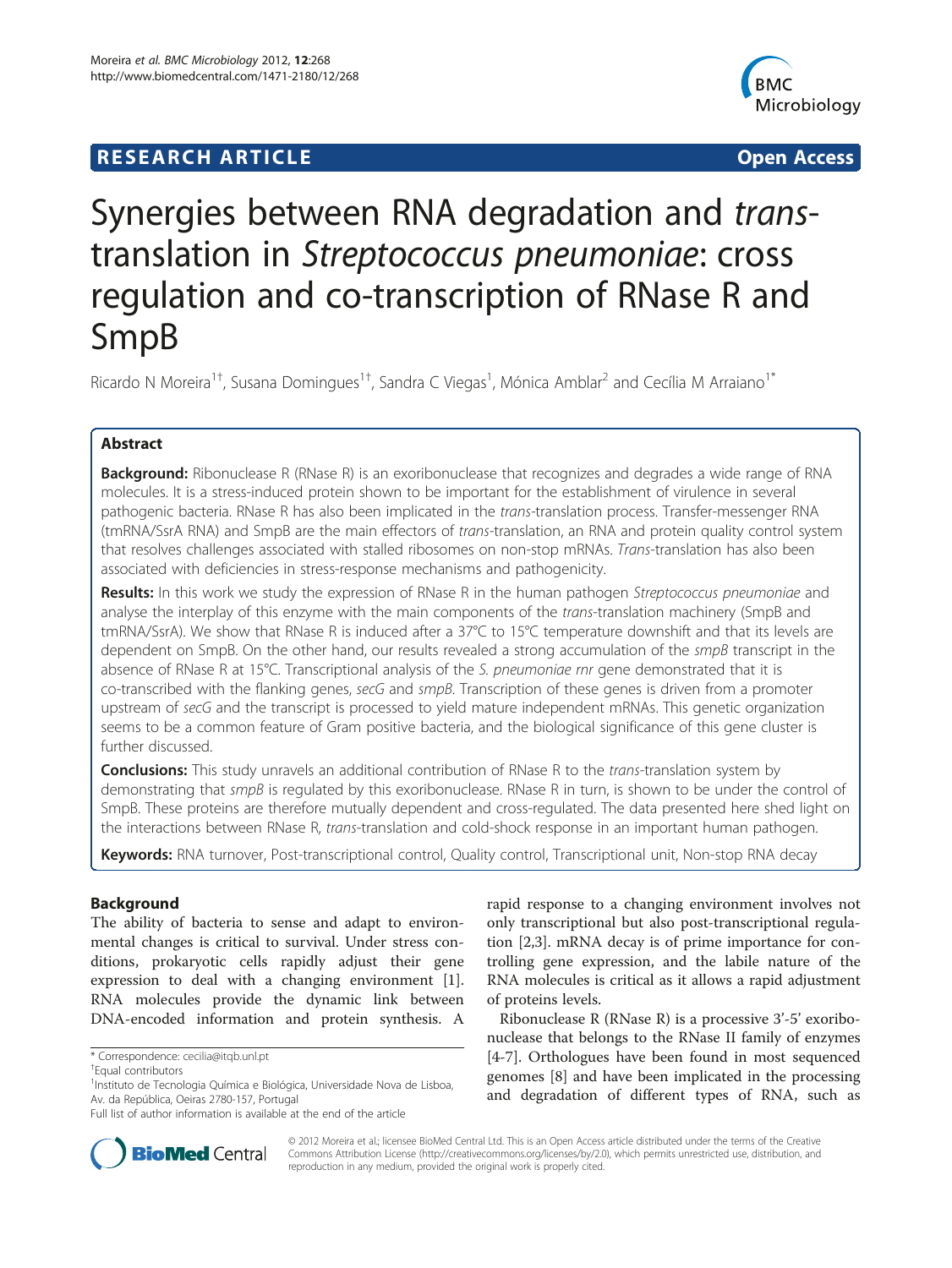tRNA, rRNA, mRNA and the small RNA tmRNA [[9-15](#page-12-0)]. RNase R is the only exoribonuclease able to degrade highly structured RNA molecules and therefore, it is particularly important in the removal of RNA fragments with extensive secondary structures [\[16](#page-12-0)]. Cold-shock treatment is a condition which thermodynamically favours the formation of highly structured RNA molecules, and this fact probably leads to the marked increase of RNase R under this stress situation. In fact, Escherichia coli RNase R is a general stress-induced protein whose levels are highly upregulated under coldshock [\[11,12,17](#page-12-0)]. Stress resistance and virulence are intimately related since many pathogenic bacteria are challenged with very harsh conditions during the process of infection. Not surprisingly, RNase R has been implicated in the establishment of virulence in a growing number of pathogens. These include Aeromonas hydrophila, Shigella flexneri, enteroinvasive E. coli, and Helicobacter pylori [\[18](#page-12-0)-[21](#page-12-0)]. This enzyme has also been involved in the quality control of defective tRNA and rRNA molecules [[13,22](#page-12-0)]. Furthermore, E. coli RNase R was shown to participate in the maturation of the *trans*fer-messenger RNA (tmRNA, also called SsrA) [\[12](#page-12-0)], an important small RNA involved in trans-translation. In Pseudomonas syringae and Caulobacter crescentus, degradation of tmRNA was also shown to be dependent on RNase R [[23](#page-12-0),[24](#page-12-0)]. tmRNA together with SmpB are the main components of the *trans*-translation system, an elegant surveillance pathway that directs deficient proteins and mRNAs for degradation while rescuing stalled ribosomes (for a review see references [\[25,26](#page-12-0)]). Transtranslation allows bacteria to efficiently respond to a variety of stresses and is required for the viability and for the establishment of virulence in many pathogenic bacteria (reviewed by [[25](#page-12-0),[26](#page-12-0)]). During trans-translation RNase R is the key exoribonuclease involved in the degradation of the faulty mRNAs after the release of the halted ribosomes [\[2](#page-11-0)[,27\]](#page-12-0). Moreover, in E. coli the stability of RNase R was shown to be regulated by interaction with tmRNA/SmpB, which in turn seems to depend on previous RNase R acetylation [[28](#page-12-0),[29](#page-12-0)].

In previous studies we have purified and biochemically characterized RNase R from Streptococcus pneumoniae [[30\]](#page-12-0), an important human pathogen that is one of the leading causes of nosocomial infections. Infections like pneumonia, meningitis or sepsis caused by S. pneumoniae place this bacterium among the leading causes of mortality from infectious diseases, affecting especially young children and the elderly. Expression of tmRNA in S. *pneumoniae* have been recently demonstrated [[31](#page-12-0)] and our analysis of the pneumococcal genome revealed that the coding sequence of SmpB is located immediately downstream of the gene encoding RNase R (rnr). These observations prompted us to study RNase R

expression in this bacterium and to analyse the involvement of this exoribonuclease with the trans-translation machinery of S. pneumoniae. In this report we show that the pneumococcal rnr gene is co-transcribed with the flanking genes secG and smpB from a promoter upstream of secG. This conserved location among Grampositive bacteria may have a relevant biological meaning. We demonstrate that RNase R expression is induced under cold-stress and that the enzyme levels are modulated by SmpB. Conversely we found that SmpB mRNA and protein levels are under the control of RNase R. This finding uncovers an unsuspected additional connection of RNase R with the *trans*-translation machinery.

# Results

### RNase R levels are regulated by temperature and modulated by SmpB

In a previous work, we have biochemically characterized RNase R, the only hydrolytic exoribonuclease described in S. pneumoniae [[30](#page-12-0)], but nothing is known about its expression and regulation. In E. coli RNase R was previously described to be modulated in response to different stress situations, namely after cold-shock [\[11,12,17](#page-12-0)]. It is also known that RNase R is functionally related with the trans-translation system in a wide variety of bacteria [[12,23,24,27\]](#page-12-0). Altogether these observations encouraged us to characterize RNase R expression and study its interplay with the trans-translation machinery of S. pneumoniae.

To study the expression of RNase R, total protein extracts obtained under physiological temperature and cold-shock were analysed by Western blot using specific polyclonal antibodies that we raised against the purified pneumococcal RNase R. Two hours after a downshift from 37°C to 15°C the protein levels increased around 3 fold (Figure [1](#page-2-0)). Thus, the expression of the pneumococcal RNase R is modulated by temperature, increasing under cold-shock. In order to determine whether the induction of RNase R could be related with a higher level of the *rnr* transcript under the same conditions, the variation of the *rnr* mRNA levels was evaluated by RT-PCR. A strong increase  $(\sim 6.5\text{-fold})$  of the *rm* transcript was observed under cold-shock (Figure [1](#page-2-0)). Therefore, the higher levels of RNase R at 15°C are, at least in part, a consequence of the strong increase of the respective mRNA amount.

It has been recently shown that the interaction of SmpB and tmRNA with E. coli RNase R destabilizes the ribonuclease [\[28](#page-12-0)]. To see if the levels of pneumococcal RNase R were affected by SmpB, comparative Western blot analysis was performed in the presence or absence of SmpB. For this purpose we have constructed an isogenic mutant lacking  $\textit{supB}$  (SmpB<sup>-</sup>) and followed the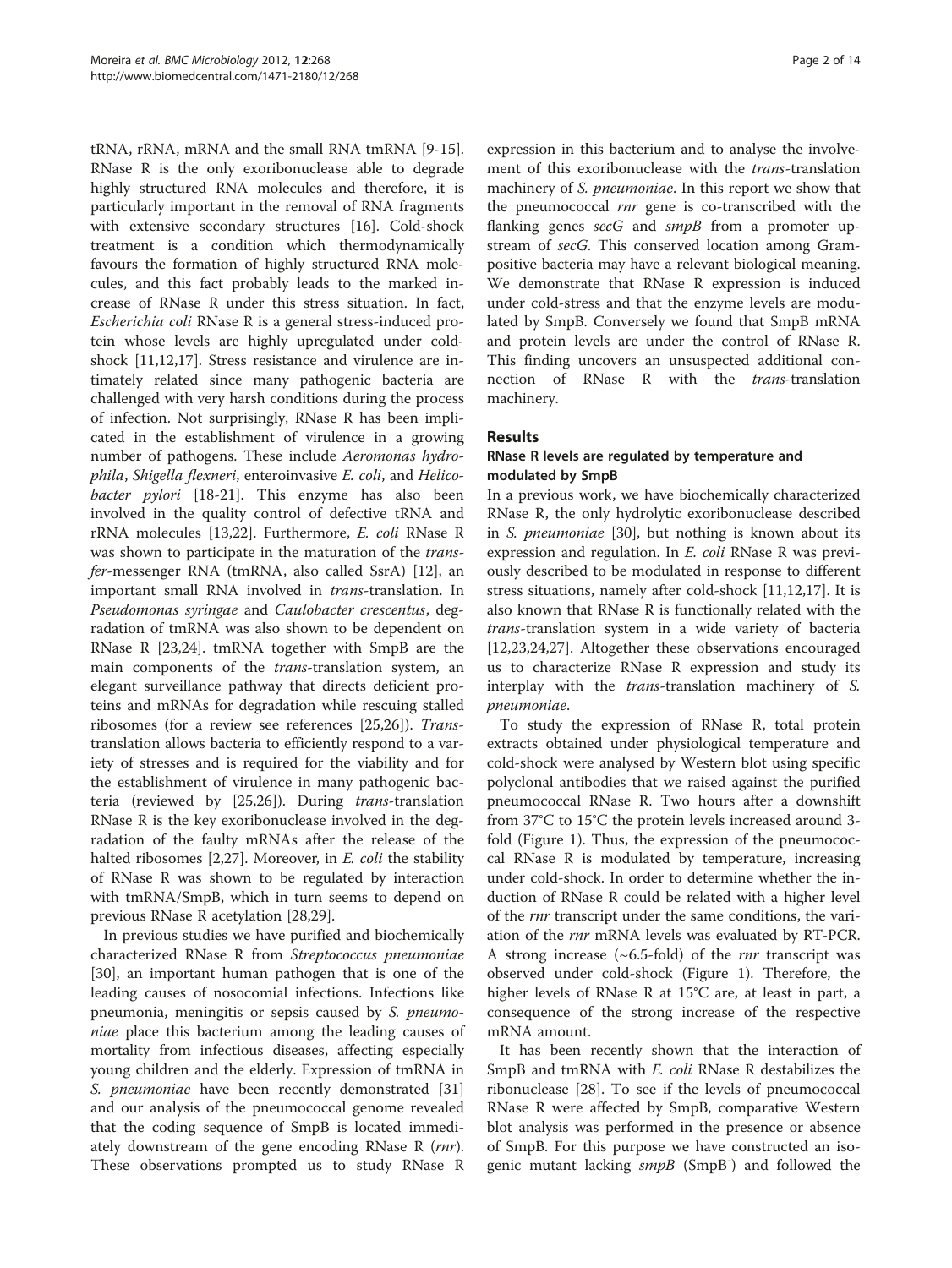<span id="page-2-0"></span>

shock and its levels are modulated by SmpB. Western blot and RT-PCR analysis of protein and RNA samples extracted from wild type and mutant strains as indicated on top of each lane. Details of experimental procedures are described in the 'Methods' section. (Upper panel) Analysis of RNase R (~92 kDa) expression by Western blot. RNase R levels were compared in the wild type (WT), the SmpBmutant and the SmpB- strain expressing SmpB from pLS1GFP at different temperatures (15°C and 37°C). 20 μg of each protein sample were separated in a 7 % tricine-SDS-polyacrylamide gel and blotted to a nitrocellulose membrane. RNase R was detected using specific antibodies. An RNase R<sup>-</sup> mutant strain was used as a negative control. A non-specific band (Control) detected with the same antibodies was used as loading control. A representative membrane of several independent Western blots is shown. (Lower panel) Analysis of rnr mRNA levels by RT-PCR. RT–PCR experiments were carried out with primers specific for rnr using 100 ng of total RNA extracted from the wild type (WT) and derivatives at 15°C or 37°C, as indicated on top of the lanes. The RNase R<sup>-</sup> mutant derivative was used as a negative control. RT-PCR with primers specific for 16S rRNA shows that there were not significant variations in the amount of RNA used in each sample.

expression of RNase R at 15°C and 37°C in the wild type, the SmpB- strain, and the SmpB- strain complemented with a plasmid encoding SmpB. As shown in Figure 1, at 15°C the levels of RNase R were roughly the same as in the wild type, but at 37°C there was an increase of the RNase R levels in the SmpB<sup>-</sup> strain ( $\sim$ 2 fold higher than the wild type). The fact that RNase R levels were restored after SmpB expression in trans, confirms that SmpB is implicated in the regulation of RNase R. This regulation is probably post-translational, since the rnr mRNA levels are roughly the same in the absence of smpB. Interestingly, the effect of SmpB on RNase R is only observed at 37°C. This suggests that the modulation of RNase R by SmpB is probably growth stage-dependent, as it was shown in E. coli [[29\]](#page-12-0).

Altogether these results indicate that in S. pneumoniae SmpB may be one important factor in controlling the levels of RNase R. Nonetheless, the significant increase of the rnr mRNA levels under cold-shock may certainly account for the final levels of RNase R in the cell.

#### The RNase R transcriptional unit: rnr and smpB are cotranscribed

The cooperation of RNase R and SmpB in important cellular functions, together with the proximal location of their respective coding sequences in the genome of S. pneumoniae, led us to further characterize the expression of these two genes. The fact that rnr is located upstream and partially overlaps with  $\textit{supB}$  (see Figure [2a](#page-3-0)) indicates that these genes may be co-transcribed as part of an operon. To check this possibility RT-PCR experiments were carried out using primers smd064 (annealing specifically with rnr) and smd041 (annealing specifically with smpB) (see localization of primers in Figure [2a\)](#page-3-0). As shown in Figure [2b](#page-3-0) a fragment that results from the amplification of a transcript containing both rnr and smpB could be observed, indicating that smpB is co-transcribed with rnr. A global overview of the rnr/smpB genomic region revealed the existence of several ORFs oriented in the same direction (Additional file [1](#page-11-0): Figure S1a). The first ORF (a putative metalloprotease represented by " $a$ " in Additional file [1](#page-11-0): Figure S1a) that is preceded by an ORF oriented in opposite direction is located about 5kb upstream of rnr. These ORFs are closely located, some with overlapping regions and, using a specific probe for *smpB* in Northern blot experiments, we detected a high molecular weight transcript (> 8 kb) (Additional file [1:](#page-11-0) Figure S1b) that could arise from co-transcription of these ORFs. We used the same RT-PCR approach for each pair of consecutive ORFs (using the forward primer to anneal to the upstream ORF and the reverse primer to anneal to the downstream ORF) in order to establish which ORFs were in the same transcriptional unit. A fragment corresponding to the amplification of each ORF pair could be detected (Additional file [1](#page-11-0): Figure S1c). The last ORF of this transcriptional unit is most probably tehB ("represented by " $k$ " in Additional file [1](#page-11-0): Figure S1a), since under the same experimental conditions no amplification product containing tehB and the downstream gene could be obtained (Additional file [1:](#page-11-0) Figure S1c, fragment "k+l"). In fact, inspection of the sequence revealed a Rhoindependent transcription terminator downstream of tehB. Interestingly, all the amplification products were detected in a higher amount at 15°C than at 37°C (Additional file [1:](#page-11-0) Figure S1c) and this is also the case of the high molecular weight transcript detected in the Northern blot experiments (Additional file [1](#page-11-0): Figure S1b). These results could be indicative of a cold-shock operon.

Taken the above observations a complex regulation of the operon, with multiple promoters and transcripts containing different sets of genes, cannot be ruled out. Since we were particularly interested in rnr and smpB we have searched for promoters in the vicinity that could regulate the expression of this particular set of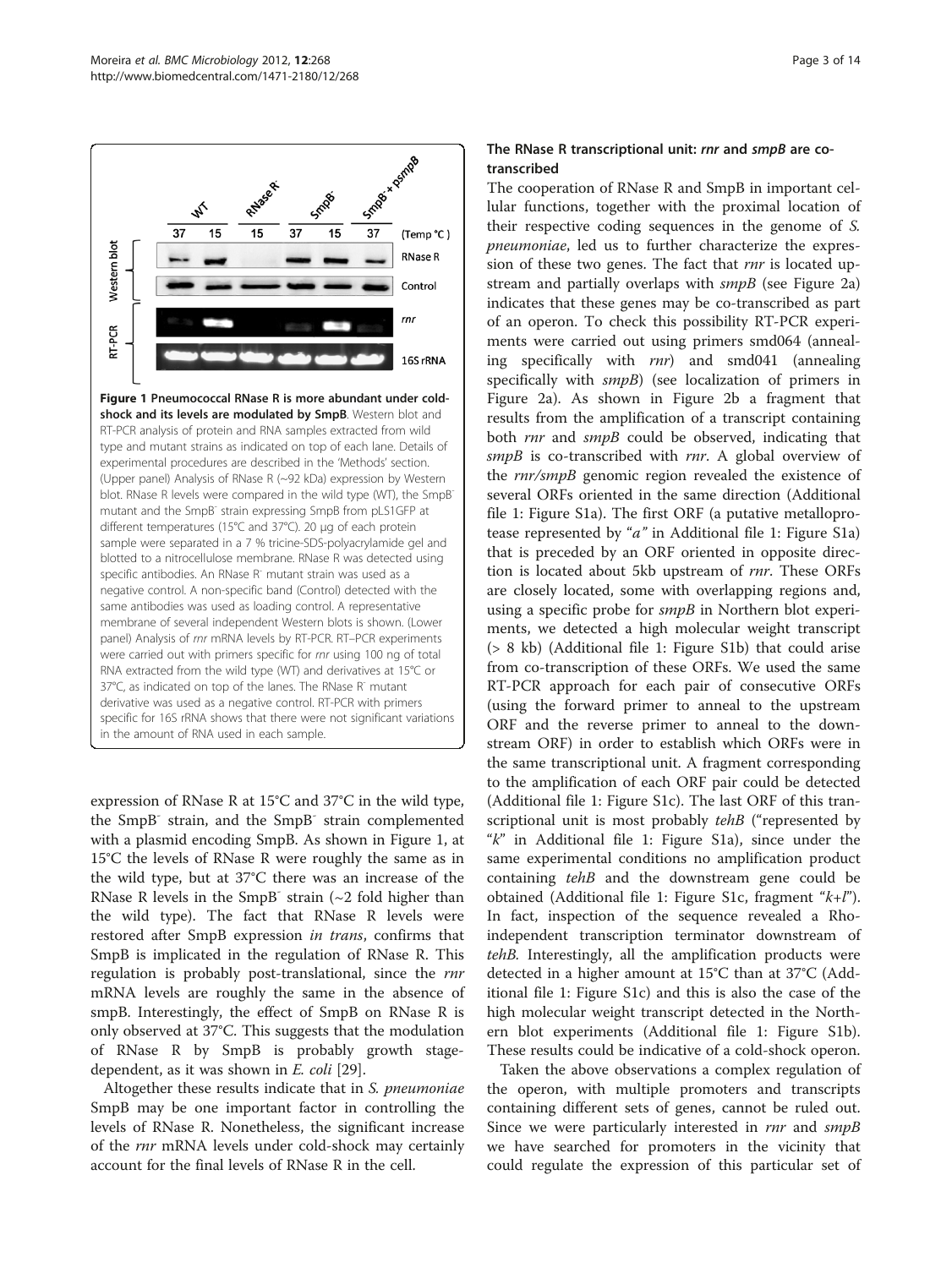

<span id="page-3-0"></span>

genes. Even though bioinformatics analysis indicated a putative promoter immediately upstream of rnr, we could not detect any active promoter, either by primer extension analysis or by 5' RACE mapping (data not shown). Upstream of rnr lays a small ORF that encodes

a protein with homology to SecG, an auxiliary protein in the Sec-dependent protein export pathway. A transcript containing secG and rnr was detected and was also mainly expressed under cold shock (Figure 2b). In fact, a putative promoter upstream this ORF was identified in

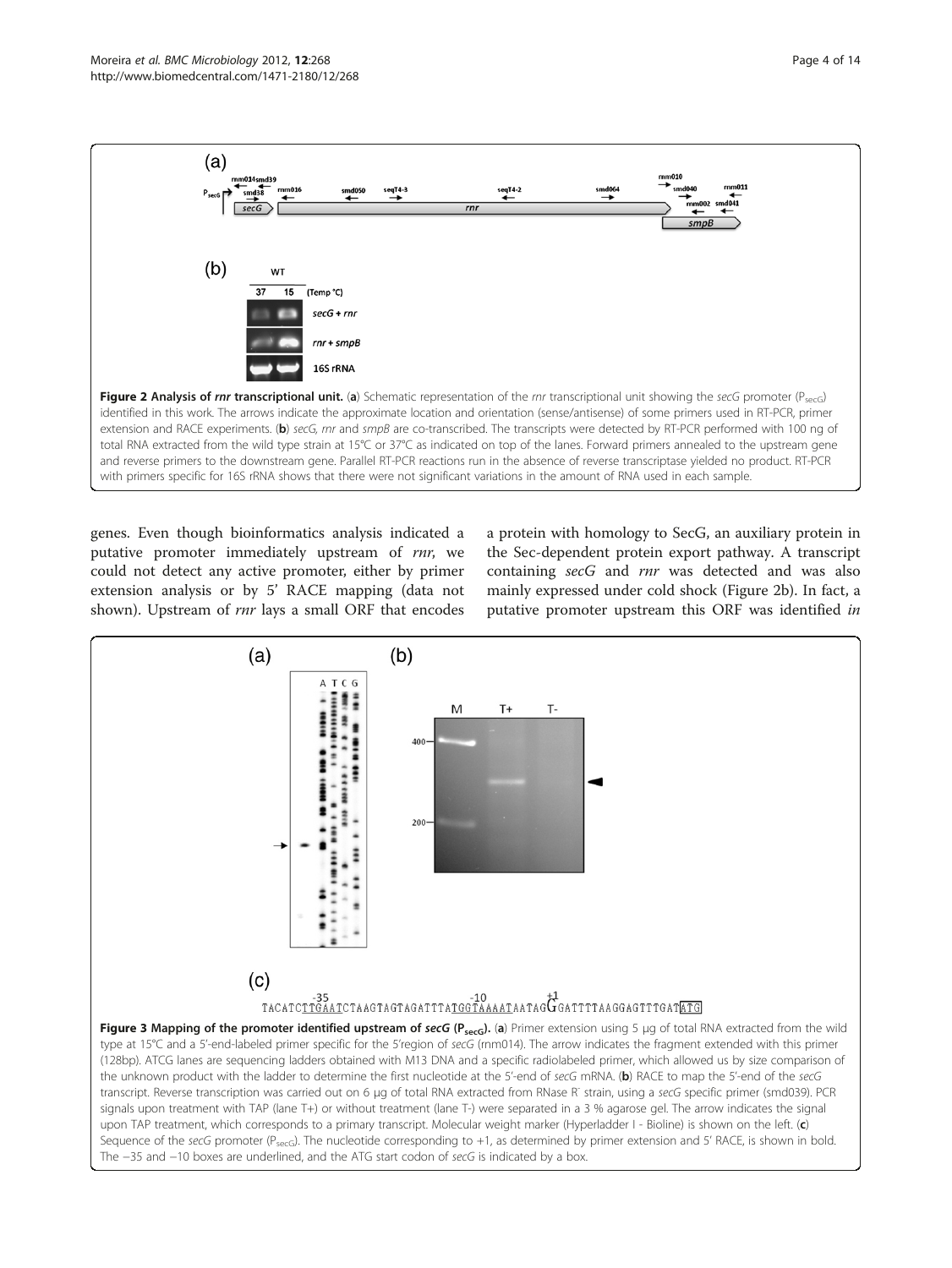<span id="page-4-0"></span>silico, which could also drive rnr transcription (see Figure [2a](#page-3-0)). Therefore, primer extension and RACE experiments were conducted to check this possibility. A single fragment was extended from a primer that hybridizes with the 5'-end of the secG mRNA (rnm014) as shown in Figure [3a](#page-3-0). The size of this fragment, as determined by comparison with the M13 phage sequence, shows that its 5'-end matches the transcription start site (+1) of the in silico predicted promoter (see Figure [3c](#page-3-0)). To confirm this result the 5'-end of the transcript was mapped by 5' RACE following a protocol that makes use of the tobacco acid pyrophosphatase (TAP) enzyme [\[32](#page-12-0)]. This method allows distinguishing between 5'-ends of primary transcripts from those generated by cleavage/ processing. A 5' RACE product that was only obtained from the TAP-treated samples (Figure [3b](#page-3-0), lane T+) indicates that it carries a 5'-triphosphate group characteristic of primary transcripts. Cloning and sequencing of this RACE product allowed us to identify the +1 site at the same position as that identified by primer extension. These results clearly show that this promoter is active and drives the expression of secG. Considering the lack of a promoter upstream *rnr* and since a transcription

terminator could neither be identified in this region, we believe that the secG promoter may also contribute to the rnr expression. Since our data indicate that rnr and smpB are co-transcribed, this promoter most likely directs smpB transcription as well. Nonetheless, we searched for alternative promoters of smpB. We started by analysing the 5'-end of the smpB transcript by primer extension using a primer specific for the *smpB* 5'-end region (rnm002 – see Figure [2a\)](#page-3-0). As shown in Figure 4a, two different fragments were extended from this primer (fragment  $a$  and fragment  $b$ ). Analysis of the sequence revealed that the 5'-ends of both fragments are located right before the overlapping region between rnr and smpB (Figure 4c). Since by visual inspection we could not identify any putative promoter upstream this region, the extended fragments likely correspond to different processing sites. To clarify the primer extension result and confirm this hypothesis, 5' RACE experiments were conducted before and after treatment with TAP to discriminate primary transcripts from those originated by processing. The gel in Figure 4b shows several 5' RACE products that are most probably derived from processed molecules as inferred by the similar intensity of TAP-

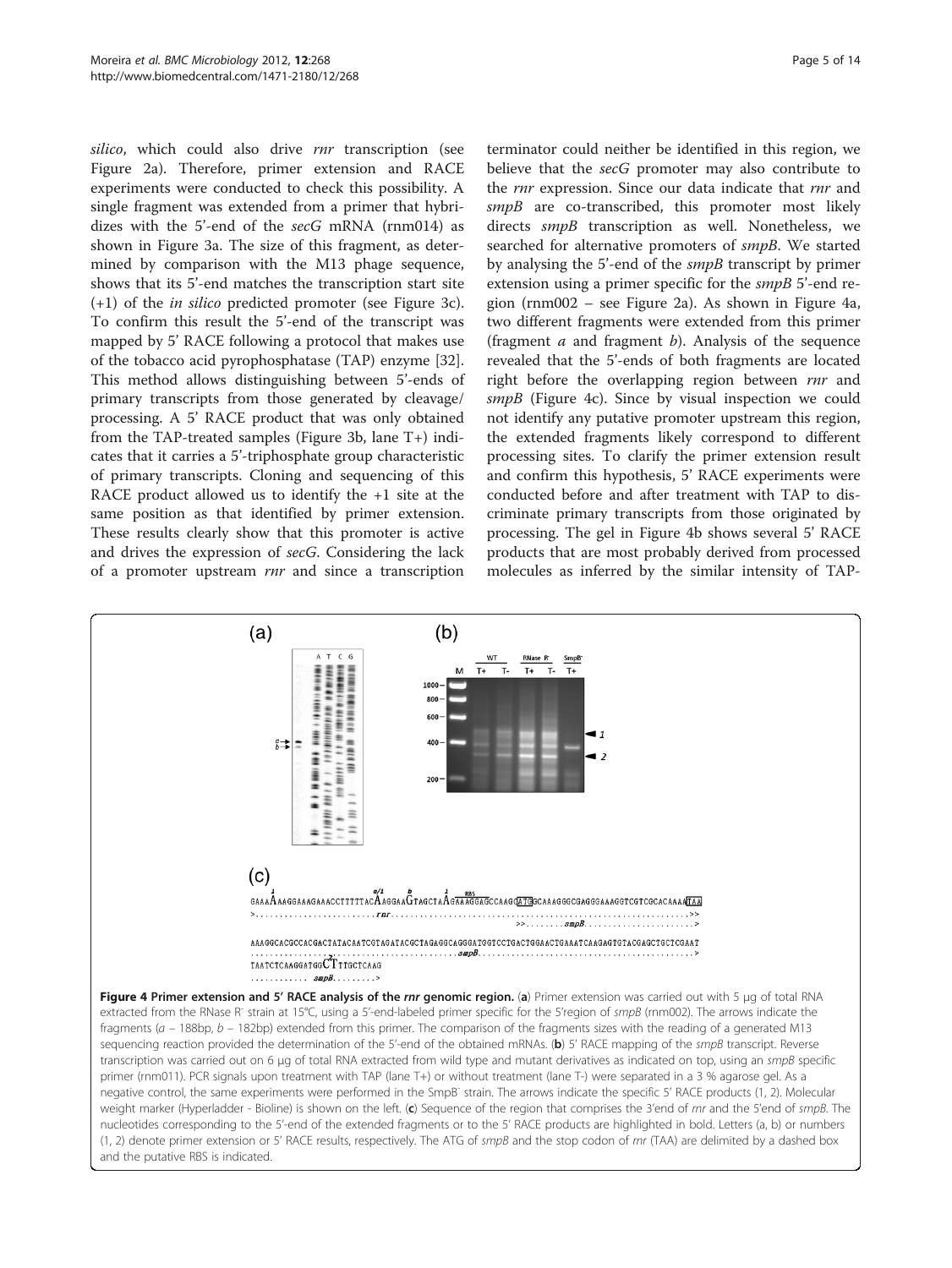treated samples. Thereby, under these experimental conditions we did not identify any active promoter upstream smpB. This result further corroborates the rnr and smpB co-transcription hypothesis. The fragments that were not detected in the negative control (Figure [4b,](#page-4-0) bands 1 and 2) were cloned, and the sequence of several independent clones allowed us to infer the respective 5' ends. As expected by the smeared-appearance of fragment 1, sequence analysis revealed different transcripts with distinct 5'-ends (Figure [4c\)](#page-4-0). All of these fragments mapped in the 3'-end of rnr upstream the overlapping region with smpB (Figure [4c](#page-4-0)), in agreement with the primer extension results. However, only one exactly matched the nucleotide position of one of the extended fragments (Figure [4c](#page-4-0), nucleotide signalled " $a/I$ "). We do not know the reason for this, but one hypothesis is that these fragments could be the result of trimming by a 5'- 3' exoribonuclease, predicted in this Gram-positive bacterium. Interestingly all the sequences mapped before the putative RBS upstream *smpB* and thus, these processing events may generate a functional independent smpB transcript. The sequences of the clones corresponding to the other RACE product (Figure [4b](#page-4-0), band 2) mapped inside *smpB* after the overlapping region. While inactivating smpB mRNA, this cleavage spares the rnr transcript, which may thereby be independently translated.

The fact that the same pattern was obtained from wild type and RNase  $R^-$  samples (Figure [4b\)](#page-4-0) further confirms that the processing of the rnr/smpB transcript is not affected in the RNase R<sup>-</sup> strain.

Taken together these results indicate that the pneumococcal rnr transcript is expressed as part of an extensive operon. This large transcript is most probably subject to a complex regulation with several promoters and multiple processing events leading to smaller transcripts. Indeed, a promoter identified upstream secG may be responsible for the independent regulation of the downstream genes, secG, rnr and smpB. Processing of the operon to yield mature gene products is likely to occur. Since we could not identify other active promoters upstream *rnr* or *smpB*, we believe that transcription of *rnr* and *smpB* does not occur independently and is most probably driven by the promoter identified upstream of secG.

SmpB mRNA and protein levels are modulated by RNase R We have just seen that in S. *pneumoniae rnr* is cotranscribed with smpB. On the other hand, in E. coli SmpB was shown to modulate the stability of RNase R [\[28\]](#page-12-0). In E. coli processing of tmRNA under cold-shock is dependent on RNase R [[12](#page-12-0)], and this enzyme has also been involved in tmRNA degradation in C. crescentus and P. syringae [[23,24](#page-12-0)]. Thus, we were interested in clarifying which could be the involvement of RNase R with the main components of the trans-translation system in S. pneumoniae. For this purpose, we compared both *smpB* and tmRNA expression by Northern blot between the wild type, an isogenic mutant lacking RNase R (RNase R<sup>-</sup>) and the RNase R<sup>-</sup> strain complemented with a plasmid expressing RNase R constitutively. The results showed that the accumulation of the tmRNA precursor form (pre-tmRNA) at low temperature is similar in the wild-type and the deletion mutant (Figure [5a](#page-6-0)), and an increase in the tmRNA levels was neither observed in the absence of RNase R. Hence, under our experimental conditions, RNase R from S. pneumoniae does not seem to be involved in the tmRNA processing or turnover. Nonetheless, analysis of the smpB mRNA levels revealed a strong accumulation of the transcript in the absence of RNase R, especially under cold-shock (Figure [5b](#page-6-0)). Comparison of smpB levels between the wild type and the RNase R<sup>-</sup> strain revealed an increase of about 25-fold at 15°C, while the variation of smpB levels at 37°C appeared very low. The lesser accumulation of the  $\textit{supB}$  transcript at 37°C may suggest that in this condition the role of RNase R in the control of this transcript is probably less important. This is in agreement with the low levels of RNase R detected at this temperature (see Figure [1](#page-2-0)). The involvement of RNase R was further substantiated by complementation of the RNase R<sup>-</sup> strain with RNase R expressed from pIL253. At 15°C addition of RNase R partially restored the wild type  $\textit{supB}$  levels, leading to a  $\sim$ 17-fold decrease relatively to the RNase R<sup>-</sup> strain (Figure [5b\)](#page-6-0). Interestingly, in the RNase R complementation strain the variation of smpB levels between 15°C and 37°C is lower, suggesting that the temperature-dependent regulation of smpB levels is compromised. This is probably due to the fact that RNase R expression from pIL253 is constitutive contrary to the temperature-regulated expression pattern observed in the wild type. Together, these results strongly suggest that RNase R has a role in *smpB* degradation.

To check if the increment observed on the RNA levels would influence the final levels of protein in the cell, we analysed the expression of SmpB under the same conditions. SmpB expression was compared by Western blot in the wild type, the RNase  $R^-$  mutant derivative and the RNase R<sup>-</sup> strain complemented with RNase R expressed in trans. Analysis of SmpB levels with specific antibodies raised against purified TIGR4 SmpB showed a significant increase in the protein levels in the absence of RNase R ( $\sim$ 13-fold at 15°C and  $\sim$ 7-fold at 37°C) (Figure [5b\)](#page-6-0). This phenotype was partially restored in the strain complemented with RNase R, suggesting that RNase R is determinant for the final levels of SmpB in the cell.

#### Discussion

RNase R levels and activity are known to increase in stationary phase and under certain stress situations, namely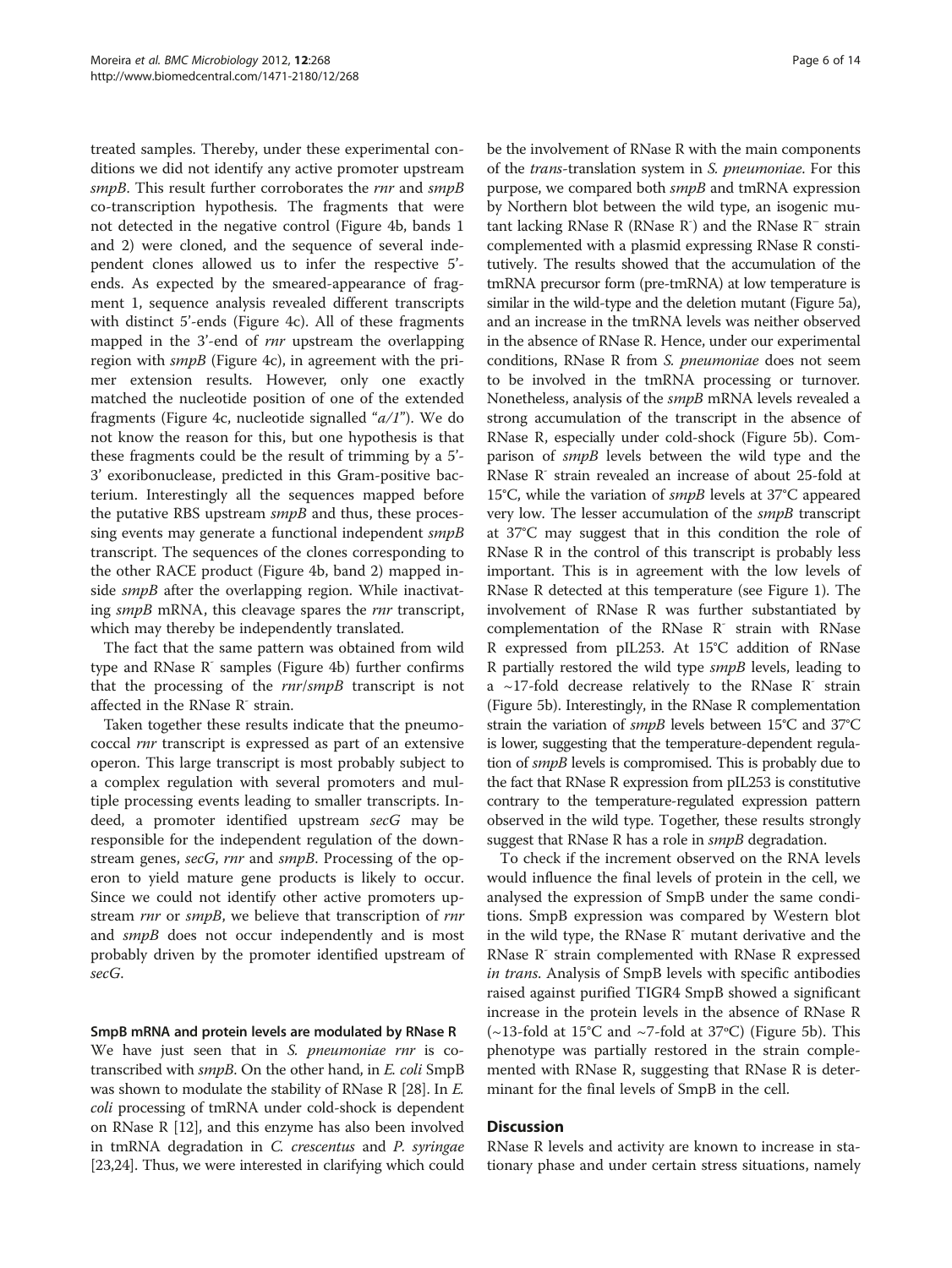<span id="page-6-0"></span>

cold-shock and starvation [\[11,12,17\]](#page-12-0). RNase R is the unique exoribonuclease able to degrade RNA molecules with extensive secondary structures, and the increase of RNase R under multiple stress conditions may indicate a general modification of structured RNA in response to environmental changes. In fact this enzyme was shown to be important for growth and viability of several bacteria especially under cold-shock, a condition where RNase R levels are considerably increased [\[12,18,24,33,34](#page-12-0)]. Mutants lacking any of the trans-translation components (tmRNA and SmpB) also have a variety of stress phenotypes. These range from attenuated antibiotic resistance to problems in adaptation to oxidative stress, cold- and heatshock [[35,36](#page-12-0)]. In this report we have studied the regulation of the RNase R expression and the interplay of this exoribonuclease with the components of the *trans*-translation system in the human pathogen S. pneumoniae.

Our results show that, as occurs in E. coli, pneumococcal RNase R is induced after a downshift from 37°C to 15°C. According to our data, both rnr mRNA and protein levels are elevated after cold-shock treatment, which could suggest that the higher levels of protein would be directly related with the increased amount of mRNA molecules in the cell. However, the expression of RNase R seems to be also modulated by SmpB. In the absence of this protein the levels of RNase R are similar at 15°C and 37°C and the temperature-dependent regulation observed in the wild type seems to be lost. This result resembles the E. coli situation where RNase R was shown to be destabilized by SmpB during exponential phase in a tmRNA-dependent manner [\[28](#page-12-0)]. Interestingly, E. coli RNase II (a protein from the same family of

RNase R) was reported to be destabilized by Gmr, which is encoded by a gene located immediately downstream [[37\]](#page-12-0). Our data suggests that pneumococcal SmpB, which is encoded downstream of rnr, may also have a role in the control of RNase R stability. In E. coli destabilization of RNase R by SmpB was shown to be dependent on previous acetylation of the enzyme. Acetylation only occurs during exponential growth and was proposed to release the C-terminal lysine-rich region of RNase R [[29\]](#page-12-0). This domain of RNase R is directly bound by SmpB in a tmRNA-dependent manner, and this interaction would ultimately target RNase R for proteolytic degradation [[28,29\]](#page-12-0). We have analysed the pneumococcal RNase R sequence and also identified a lysine-rich C-terminal domain, which could mediate an association between RNase R and SmpB. It seems reasonable to speculate that in S. pneumoniae, a similar interaction is taking place.

Interestingly, the lysine-rich domain of RNase R is essential for the enzyme's recruitment to ribosomes that are stalled and for its activity on the degradation of defective transcripts [[38](#page-12-0)]. A proper engagement of RNase R is dependent on both functional SmpB and tmRNA, and seems to be determinant for the enzyme's role in trans-translation. All these observations point to an interaction between the pneumococcal RNase R and SmpB, which may destabilize the exoribonuclease. However, we believe that the strong increment of the rnr mRNA levels detected at 15°C may also account for the final expression levels of RNase R in the cell. A higher amount of mRNA may compensate the low translation levels under cold-shock.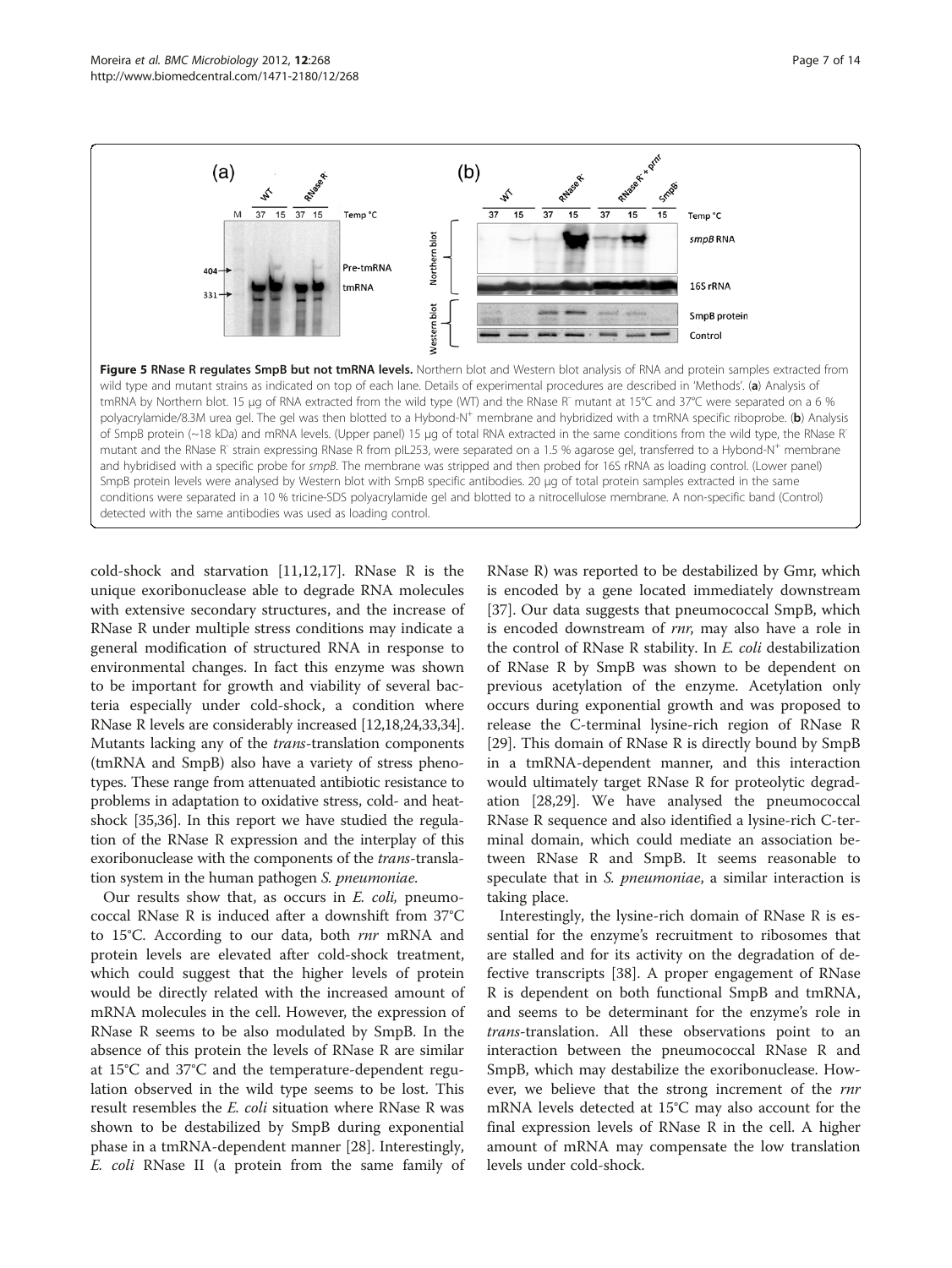One of the first indications for the involvement of E. coli RNase R in the quality control of proteins was its association with a ribonucleoprotein complex involved in ribosome rescue [\[39\]](#page-12-0). This exonuclease was subsequently shown to be required for the maturation of E. coli tmRNA under cold-shock [\[12\]](#page-12-0), and for its turnover in C. crescentus and P. syringae [\[23,24\]](#page-12-0). Additional evidences included a direct role in the selective degradation of non-stop mRNAs [\[2,](#page-11-0)[27\]](#page-12-0) and destabilization of RNase R by SmpB [\[28](#page-12-0)]. In this work we strengthen the functional relationship between RNase R and the trans-translation machinery by demonstrating that RNase R is also implicated in the modulation of SmpB levels. A marked accumulation of both smpB mRNA and SmpB protein was observed in a strain lacking RNase R. The increment in mRNA levels is particularly high at 15°C, the same condition where RNase R expression is higher. This fact suggests that the enzyme is implicated in the control of smpB mRNA levels. The higher smpB mRNA levels detected at 15°C could also suggest a temperaturedependent regulation of this message. However, the steady state levels of SmpB protein in the RNase Rstrain were practically the same under cold-shock or at 37°C. Translational arrest caused by the temperature downshift may be responsible for the difference between the protein and RNA levels. Alternatively, we may speculate that the interaction between RNase R and SmpB could also mediate SmpB destabilization. This hypothesis would imply that RNase R/SmpB proteinprotein association would direct both proteins for degradation. Further work is necessary to investigate this attractive possibility.

Analysis of the S. pneumoniae RNase R genomic region revealed the presence of several ORFs that may be part of a large transcript shown to be mainly expressed under cold-shock. Some of them are essential for growth, as it is the case of the GTP-binding protein Era and of the Dephospho-CoA kinase. Others are important in the resistance to some drugs or mutagens, as for instance formamidopyrimidine-DNA glycosylase, the multi-drug resistance efflux pump PmrA and the tellurite resistance protein TehB. The first gene of this large operon – YbeY, a putative metalloprotease - appears to be essential for translation under high temperature growth conditions. However, besides RNase R and SmpB none of these genes have known links to cold-stress.

 $smpB$  is located downstream of  $rnr$  and we show that both genes are co-transcribed. Although we were not able to identify an active promoter immediately upstream of *rnr* or *smpB* that could drive the transcription of these genes independently, a promoter upstream of secG was identified. secG is a small ORF located immediately upstream of rnr and transcription from its promoter is likely to drive expression of the downstream genes. Indeed, we have demonstrated that this promoter is active and most probably drives the coupled transcription of secG, rnr and smpB.

Identification of processing sites in the overlapping region between rnr and smpB indicates that this message is processed, yielding either rnr or smpB. The fact that the coding regions of these genes overlap makes it impossible to have simultaneously both mature mRNAs. Thus, processing of the original transcript always results in disruption of one of the mRNAs. This is in agreement with our results and substantiates the hypothesis of the mutual dependency observed between SmpB and RNase R. In terms of cell physiology it is very interesting to note that when the cell is in need of RNase R and raises its production, the higher amount of enzyme lowers the levels of smpB mRNA. Since SmpB destabilizes RNase R, by lowering the amount of SmpB, the cell guarantees that RNase R will not be degraded. The fact that smpB mRNA is disrupted when rnr mRNA is matured adds another level of regulation to this complex system. On the other hand when SmpB is required, not only RNase R is destabilized, but its mRNA is also disrupted.

Comparison of the rnr genomic region of different Gram-negative and Gram-positive bacteria revealed that this genomic organization (secG, rnr, smpB) seems to be a common feature among Gram-positive bacteria (Table 1). The  $rnr$  gene is clustered with  $secG$  and  $smpB$ in numerous bacteria. Does this close localization have a biological meaning? It is known that bacterial genes involved in the same pathway are frequently co-localized [[40\]](#page-12-0). What could then be the physiological significance of the SecG association with two proteins involved in the trans-translation system? SecG is an integral membrane protein that is part of the SecYEG complex involved in the recognition and translocation of appropriate polypeptides through the membrane (see recent reviews [\[41](#page-12-0)-[43\]](#page-12-0)). Recent data has suggested that *trans*translation might be linked with other crucial cotranslational processes, such as protein folding and

Table 1 Organization of the RNase R genomic region in some Gram+ and Gram- bacteria

| $Gram +$ | Streptococcus pneumoniae  | secG-rnr-smpB                            |
|----------|---------------------------|------------------------------------------|
|          | <b>Bacillus</b> subtilis  | secG-yvaK-rnr-smpB-ssrA                  |
|          | Listeria monocytogenes    | secG-LMHCC 0148-rnr-smpB                 |
|          | Staphylococcus aureus     | secG-SAB0735-rnr-smpB                    |
|          | Clostridium botulinum     | secG-rnr-surE-smpB                       |
|          | Lactobacillus acidophilus | secG-rnr-smpB                            |
|          | Enterococcus faecalis     | secG-EF2619-EF2618-rnr-smpB              |
| $Gram -$ | Escherichia coli          | nsrR- <b>rnr</b> -rlmB-yifl <sup>a</sup> |
|          | Salmonella typhimurium    | yjeT-purA-yjeB-rnr-yjfH-yjfl             |
|          | Pseudomonas aeruginosa    | rnr-PA4936-rpsF                          |

secG, rnr and smpB genes are highlighted.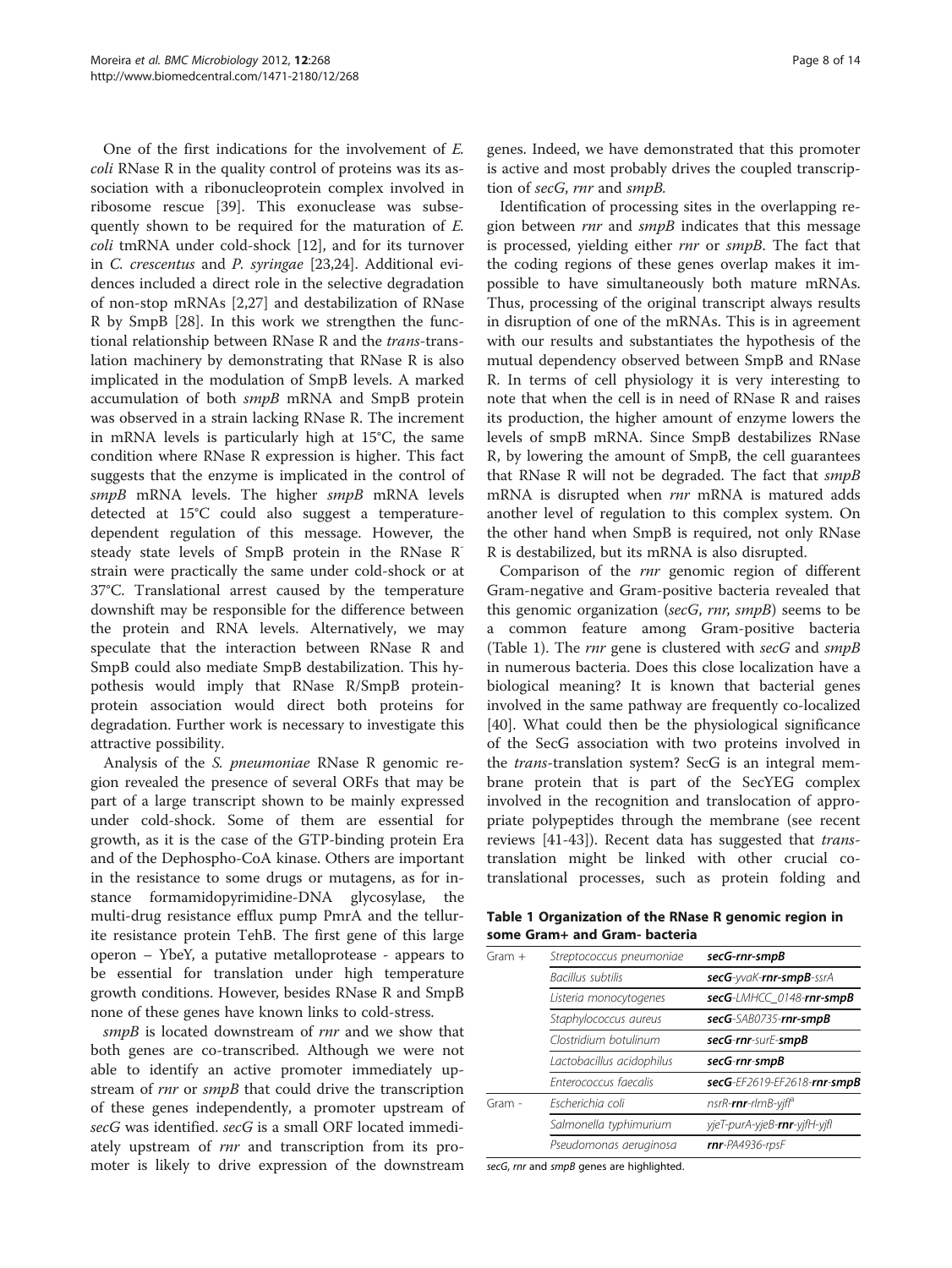secretion [\[44](#page-12-0)]. Indeed, problems with folding of nascent polypeptides were recently shown to promote transtranslation [[45](#page-12-0)]. This new hypothesis may provide a plausible explanation for the wide array of phenotypes associated with inactivation of tmRNA or SmpB [\[46](#page-12-0)]. Most bacterial proteins are secreted through the SecYEG translocator, either during or after translation. When a translocator is blocked in a nascent polypeptide, SecY is degraded, which can be lethal or severely impair cell growth because this protein is required to assemble new translocators [\[47](#page-12-0)]. An attractive model for a role of tmRNA in releasing blocked Sec translocators postulates that trans-translation activity over a ribosome stalled on a non-stop mRNA during co-translational translocation would allow a tagged protein to be translocated [\[44](#page-12-0)]. The subcellular localization of tmRNA and SmpB is also consistent with a link between trans-translation and protein secretion. tmRNA and SmpB are concentrated in a helix-like structure similar to that observed for SecY, SecE, and SecG [[48-50](#page-12-0)]. The close genomic location of secG, smpB and rnr uncovered in this work also points to a functional relationship. This interesting possibility certainly deserves further investigation.

# Conclusions

In S. pneumoniae the RNase R coding region is shown to be part of a large transcript that is mainly expressed under cold-shock. We demonstrate that rnr is cotranscribed with the flanking genes- smpB (downstream), and secG (upstream). A promoter identified upstream of secG is likely to control the expression of the downstream genes. Several processing sites in the overlapping region between rnr and smpB were mapped, indicating that the polycistronic message is processed to yield mature independent mRNAs. The gene cluster "secG rnr smpB" appears ubiquitous among Grampositive bacteria. This finding supports the recently proposed link between trans-translation and other crucial co-translational processes, such as protein folding and secretion [[44\]](#page-12-0).

This work shows that the expression of the pneumococcal RNase R is modulated by temperature and higher mRNA and protein levels were observed under coldshock. Additionally it is demonstrated that the transtranslation mediator, SmpB, is involved in the regulation of the enzyme expression, leading to increased RNase R levels at 37°C when it is absent. We postulate that in S. pneumoniae SmpB may destabilize RNase R at 37°C through a direct protein-protein interaction, as it was shown for *E. coli* [\[28](#page-12-0)]. Conversely, a strong accumulation of both smpB mRNA and SmpB protein was observed in the absence RNase R. This was mainly observed under cold-shock, the main condition where the RNase R levels are higher. This fact strengthens the role of RNase R in smpB degradation at 15°C. The implication of RNase R in the control of SmpB levels reinforces the functional relationship between RNase R and the transtranslation machinery, and illustrates the mutual dependency and cross-regulation of these two proteins.

# Methods

#### Bacterial growth conditions

E. coli was cultivated in Luria-Bertani broth (LB) at 37°C with agitation, unless differently specified. Growth medium was supplemented with 100 μg/ml ampicillin (Amp) when required.

S. pneumoniae strains were grown in Todd Hewitt medium, supplemented with 0.5 % yeast extract (THY) at 37°C without shaking, except when differently described. When required growth medium was supplemented with 3 μg/ml chloramphenicol (Cm), 1 or 5 μg/ ml Erythromycin (Ery) or 250 μg/ml kanamycin (Km) as specified bellow.

#### Oligonucleotides, bacterial strains and plasmids

Unless differently specified all DNA sequencing and oligonucleotide synthesis (Additional file [2](#page-11-0): Table S1) were performed by STAB Vida. All PCR reactions to perform the constructions below were carried out with Phusion DNA polymerase (Finnzymes).

E. coli strains used in this work are listed in Table [2](#page-9-0). All S. pneumoniae strains are isogenic derivatives of the JNR7/87 capsulated strain – TIGR4 [\[51](#page-12-0)] and are also listed in Table [2](#page-9-0).

The *S. pneumoniae* RNase R<sup>-</sup> derivative is an in frame deletion of rnr that preserves the transcriptional and translational relationships between smpB and the upstream ORF. A chloramphenicol-resistance cassette replaces nucleotides  $+1$  to  $+2288$  of the *rnr* gene (Mohedano, Domingues et al., manuscript in preparation)

The *S. pneumoniae smpB* deficient mutant was created through allelic replacement mutagenesis [\[55\]](#page-13-0) using a DNA fragment containing the smpB flanking regions, in which *smpB* is replaced by a kanamycin resistance cassette. km marker was amplified from pR410 [[56](#page-13-0)] with primers smd019 and smd020. The upstream and downstream *smpB* flanking regions were amplified by PCR using respectively the primer pairs smd053/smd054 and smd055/smd056. Both smd054 and smd055 primers contained 3' extensions complementary to the 5'- and 3'- ends of the km marker, respectively. The combination of these three PCR products was used as template in another PCR reaction performed with primers smd053 and smd056. The resulting PCR product corresponded to a  $\sim$ 3.9 kb fragment containing the *smpB* flanking genes  $(\sim 1.5$  kb each side) and a km marker replacing nucleotides  $+38$  to  $+467$  of the *smpB* gene. This fragment was used to transform TIGR4 competent cells of S.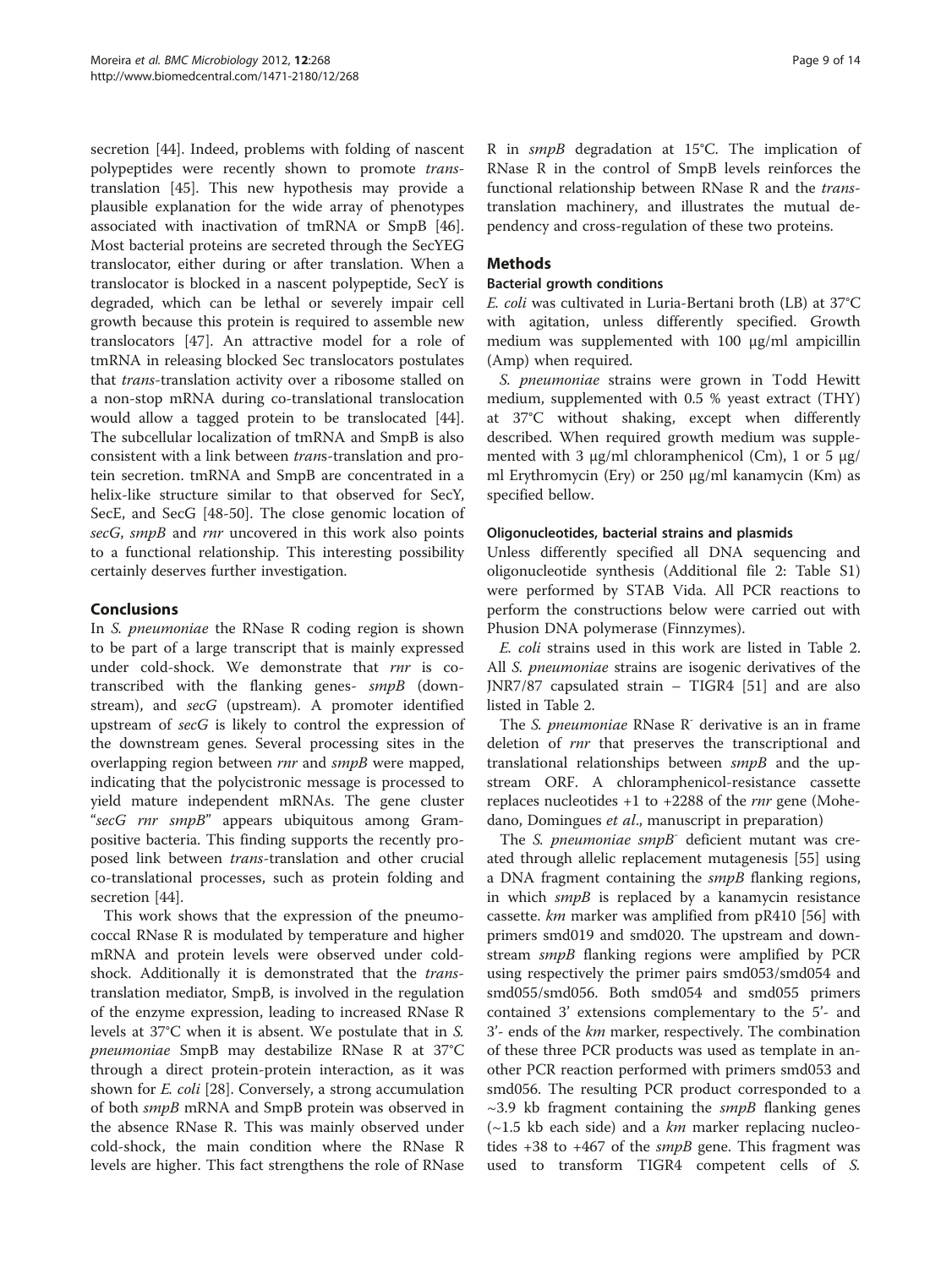| <b>Strain</b>              | Relevant markers/Genotype                                                                                                        | Source/Reference                           |
|----------------------------|----------------------------------------------------------------------------------------------------------------------------------|--------------------------------------------|
| E. coli                    |                                                                                                                                  |                                            |
| DH5a                       | F' fhuA2 $\Delta$ (argF-lacZ)U169 phoA glnV44 $\Phi$ 80 $\Delta$ (lacZ)M15 gyrA96 recA1 relA1 endA1 thi-1 hsdR17a                | [52]                                       |
| <b>CMA601</b>              | E. coli DH5a carrying pSDA-02                                                                                                    | This work                                  |
| BL21(DE3)                  | $F^-$ ompT gal dcm lon hsdS <sub>B</sub> (r <sub>B</sub> m <sub>B</sub> ) $\lambda$ (DE3 [lacl lacUV5-T7 gene 1 ind1 sam7 nin5]) | [53]                                       |
| <b>CMA602</b>              | E. coli BL21(DE3) overexpressing His-tagged RNase R from S. pneumoniae TIGR4                                                     | [54]                                       |
| <b>CMA603</b>              | E. coli BL21(DE3) carrying pSDA-02                                                                                               | This work                                  |
| S. pneumoniae              |                                                                                                                                  |                                            |
| JNR7/87 (TIGR4)            |                                                                                                                                  | [51]                                       |
| TIGR4 RNase R <sup>-</sup> | TIGR4 $rnr$ ( $\Delta rnr$ -Cm <sup>R</sup> )                                                                                    | C. Arraiano and P. Lopez Labs <sup>a</sup> |
| <b>CMA604</b>              | TIGR4 rnr (Arnr-Cm <sup>R</sup> ) carrying pIL253 (Ery <sup>R</sup> ) expressing RNase R                                         | This work                                  |
| <b>CMA605</b>              | TIGR4 $smpB$ ( $\Delta smpB$ -Kan <sup>R</sup> )                                                                                 | This work                                  |
| <b>CMA606</b>              | TIGR4 smpB <sup>-</sup> ( $\Delta$ smpB-Kan <sup>R</sup> ) carrying pLS1GFP (Ery <sup>R</sup> ) expressing SmpB                  | This work                                  |

<span id="page-9-0"></span>Table 2 List of strains used in this work

ª Manuscript in preparation.

pneumoniae. Competent cultures of S. pneumoniae TIGR4 were prepared in Todd-Hewitt medium (TH) plus 0.5 % glycine and 0.5 % yeast extract by several cycles of dilutions and growing at 37°C up to an OD at 650 nm of 0.3. Competent cells in a concentration 1.5 x  $10<sup>7</sup>$  CFU/ml were then grown in a casein hydrolasebased medium (AGCH) with 0.2 % sucrose (Suc) and 0.001 %  $CaCl<sub>2</sub>$ , and treated with 100 ng/ml of CSP-2 for 14 min at 30°C. Then 590 ng of DNA were added, and the culture was incubated at 30 °C for 40 min. The culture was then transferred to 37°C and incubated for 120 min before plating on media plates (AGCH medium with 1 % agar plus 0.3 % Suc and 0.2 % yeast extract) containing 250 μg/ml Km. Transformants were grown at 37°C in a 5 %  $CO_2$  atmosphere. A Km<sup>R</sup> transformant was selected, and the insertion/deletion mutation was confirmed by DNA sequencing at the Genomic Service of Instituto de Salud Carlos III.

In order to express SmpB in trans, the TIGR4 SmpB coding sequence was obtained by PCR amplification with primers smd003 and smd004 and was inserted into the unique XbaI site of pLS1GFP [[57\]](#page-13-0)). This construction, expressing SmpB from the pneumococcal PM promoter of this plasmid [\[57](#page-13-0)], was transformed into the TIGR4 SmpB<sup>-</sup> strain. Transformants were selected with 1 μg/ml Ery.

The lactococcal plasmid vector pIL253 [[58](#page-13-0)] was used to express TIGR4 RNase R. We have recently shown that this plasmid replicates in S. pneumoniae and is suitable for the expression of cloned genes in this bacterium (C. Arraiano, manuscript in preparation). The rnr coding sequence was amplified using primers smd093 and smd094 and was inserted into the unique SmaI/PstI sites of pIL253. pIL253 carrying TIGR4 rnr was transformed into S. pneumoniae TIGR4 RNase R<sup>-</sup> and transformants were selected with 5 μg/ml Ery.

E. coli SmpB overexpressed in the absence of tmRNA is insoluble [[25\]](#page-12-0). Hence, in order to overexpress and purify pneumococcal SmpB, its coding region was cloned in fusion with pneumococcal ssrA (the gene encoding tmRNA) to allow co-expression of both. smpB was amplified by PCR with primers rnm010 and rnm011, which contains a 3' extension complementary to the 5'-end of ssrA. ssrA was amplified using the primer pair smd057/smd058. The two PCR fragments were then mixed and used as template in a PCR with primers rnm010 and smd058. The resulting PCR product was digested with NdeI and BamHI (Fermentas), and cloned into the pET-15b vector (Novagen) previously cleaved with the same restriction enzymes. This construction, named pSDA-02, was first obtained in E. coli DH5α and then transferred to E. coli BL21(DE3) to allow the expression of His-SmpB. This construct was confirmed by DNA sequencing.

#### Overexpression and purification of proteins

RNase R from S. pneumoniae was purified as previously described [[30](#page-12-0)]. For purification of SmpB, BL21(DE3) cells containing pSDA-02 plasmid were grown at 37°C in 250 ml of LB medium supplemented with 100 μg/ml Amp to an  $OD_{600}$  of 0.5. Overexpression of SmpB was then induced by addition of 1 mM IPTG; induction proceeded for 3 hours at 37°C. Cells were harvested by centrifugation and stored at −80°C. Purification was performed by histidine affinity chromatography using HisTrap Chelating HP columns (GE Healthcare) and AKTA HPLC system (GE Healthcare) as follows. Frozen cells were thawed and resuspended in lysis buffer (50 mM HEPES pH 7.5, 1 M NH<sub>4</sub>Cl, 5 mM MgCl<sub>2</sub>, 2 mM β-mercaptoethanol, 10 mM imidazole). Cell suspensions were lysed using a French Press at 9000 psi in the presence of 1 mM PMSF. The crude extracts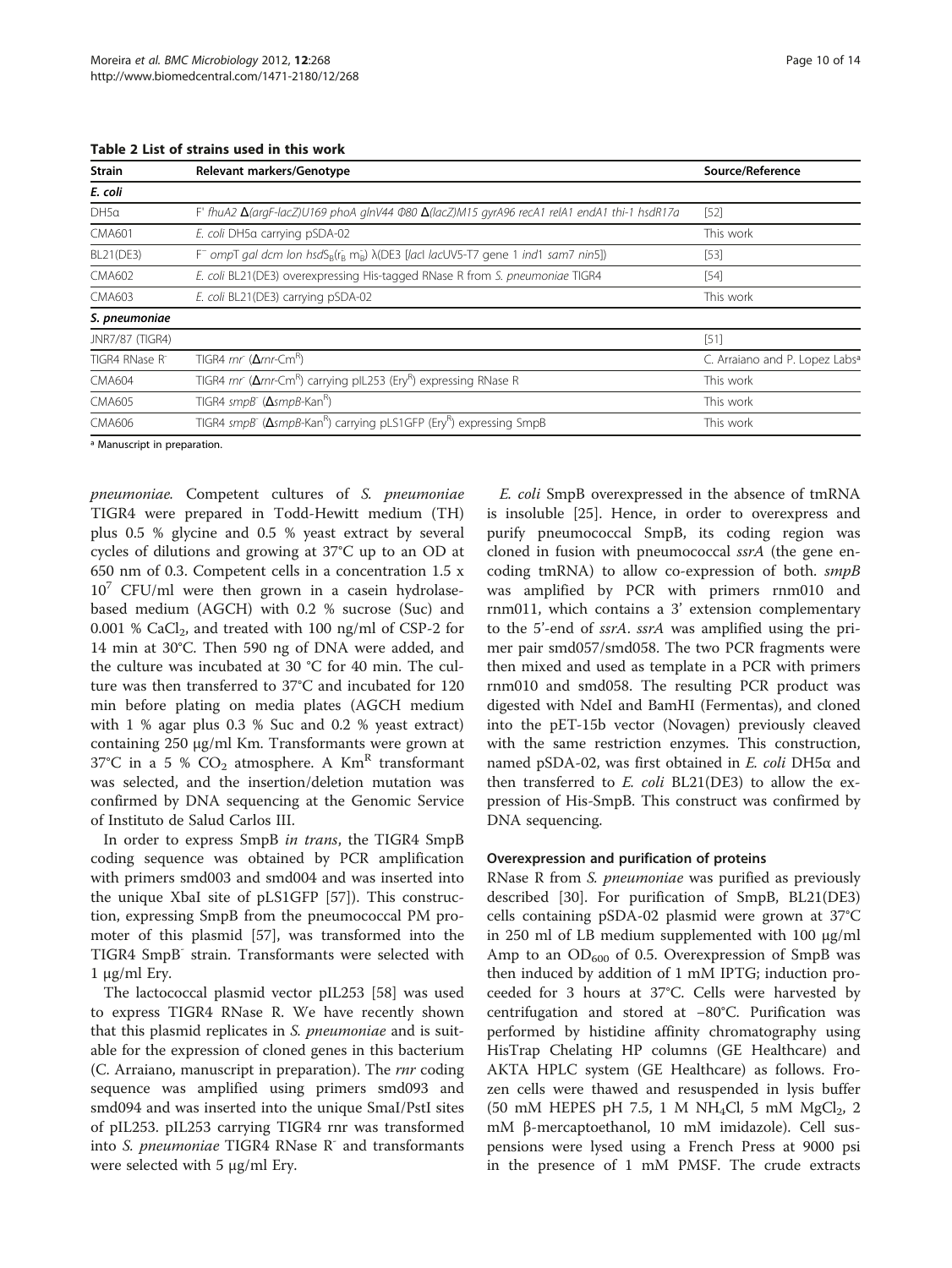were treated with Benzonase (Sigma) to degrade the nucleic acids and clarified by a 30 min centrifugation at 10000 xg. The clarified extracts were then loaded onto a HisTrap Chelating Sepharose 1 ml column equilibrated with buffer A (20 mM sodium phosphate pH 7.4, 0,5 M NaCl, 20 mM imidazole). Protein elution was achieved by a continuous imidazole gradient (from 20 mM to 500 mM) in buffer A. The fractions containing the purified protein were pooled together and concentrated by centrifugation at 4°C in an Amicon Ultra Centrifugal Filter Device with a molecular mass cutoff of 10 kDa (Millipore). Protein concentration was determined using the Bradford method [\[59](#page-13-0)].

SmpB and RNase R purified proteins were loaded in a SDS-PAGE gel and Coomassie blue stained for band excision (data not shown). Bands corresponding to a total of 500 μg of each protein were used to raise antibodies against the respective pneumococcal proteins (Eurogentec).

#### RNA extraction and northern blotting

Overnight cultures of S. pneumoniae TIGR4 wild type and mutant derivatives were diluted in pre-warmed THY to a final  $OD_{600}$  of 0.1, and incubated at 37°C until  $OD_{600} \sim 0.3$ . At this point, cultures were split in two aliquots and each aliquot was further incubated at 15°C or 37°C for 2 h. 20 ml culture samples were collected, mixed with 1 volume of stop solution (10 mM Tris pH 7.2, 25 mM NaNO<sub>3</sub>, 5 mM MgCl<sub>2</sub>, 500 μg/ml chloramphenicol) and harvested by centrifugation (10 min, 2800 xg, 4°C). Total RNA was extracted using Trizol reagent (Ambion) essentially as described by the manufacturer, with some modifications. Pneumococcal cells were lysed by incubation in 650 μl lysis buffer (sodium citrate 150 mM, saccharose 25 %, sodium deoxicolate 0.1 %, SDS 0.01 %) for 15 min at 37°C, followed by addition of 0.1 % SDS. After lysis, samples were treated with 10 U Turbo DNase (Ambion) for 1 h at 37°C. After extraction, the RNA integrity was evaluated by gel electrophoresis and its concentration determined using a Nanodrop 1000 machine (Nanodrop Technologies).

For Northern blot analysis, total RNA samples were separated under denaturating conditions either by a 6 % polyacrylamide/urea 8.3 M gel in TBE buffer or by agarose MOPS/formaldehyde gel (1.3 or 1.5 %). For polyacrylamide gels, transfer of RNA onto Hybond-N<sup>+</sup> membranes (GE Healthcare) was performed by electroblotting (2 hours, 24 V, 4°C) in TAE buffer. For agarose gels RNA was transferred to Hybond- $N^+$  membranes by capillarity using 20×SSC as transfer buffer. In both cases, RNA was UV cross-linked to the membrane immediately after transfer. Membranes were then hybridized in PerfectHyb Buffer (Sigma) for 16 h at 68°C for riboprobes and 43°C in the case of oligoprobes. After hybridization, membranes were washed as described [[60\]](#page-13-0). Signals were visualized by PhosphorImaging (Storm Gel and Blot Imaging System, Amersham Bioscience) and analysed using the ImageQuant software (Molecular Dynamics).

#### Hybridization probes

Riboprobe synthesis and oligoprobe labelling was performed as previously described [[60\]](#page-13-0). PCR products used as template in the riboprobe synthesis were obtained using the following primer pairs: rnm007/seqT4-3 for rnr, T7tmRNA/P2tmRNA for tmRNA and smd041T7/ smd040 for *smpB*. The DNA probe for 16S rRNA was generated using the primer 16sR labeled at 5' end with [γ-<sup>32</sup>P]ATP using T4 Polynucleotide kinase (Fermentas).

#### Reverse transcription-PCR (RT-PCR)

RT-PCR reactions were carried out using total RNA, with the OneStep RT-PCR kit (Qiagen), according to the supplier's instructions. The primer pairs seqT4-2/seqT4- 3 and rnm010/smd041 were used to analyse rnr and smpB expression, respectively. Amplification of secG+rnr and rnr+smpB fragments was performed with the primer pairs smd038/smd050 and smd064/smd041, respectively. The position of these primers in S. *pneumoniae* genome is indicated in Figure [2a](#page-3-0). As an independent control, 16S rRNA was amplified with specific primers 16sF/16sR. Prior to RT-PCR, all RNA samples were treated with Turbo DNA free Kit (Ambion). Control experiments, run in the absence of reverse transcriptase, yielded no product.

#### Rapid amplification of cDNA ends (RACE) experiments

5' RACE assays were performed according to Argaman et al. [[61](#page-13-0)] with modifications. 5' triphosphates were converted to monophosphates by treatment of 6 μg of total RNA with 10 units of tobacco acid pyrophosphatase (TAP) (Epicentre Technologies) at 37°C for 30 min in a total reaction volume of 50 μl. The same amount of RNA was used in a parallel reaction where TAP was not added to the sample. To both tubes, 500 pmol of RNA linker and 100  $\mu$ l of H<sub>2</sub>O were added. Enzyme and buffer were removed by phenol/chloroform/isoamyl alcohol extraction followed by ethanol precipitation. Samples were resuspended in 28  $\mu$ l of H<sub>2</sub>O and heated-denatured 5 min at 90°C. The adapter was ligated at 4°C for 12h with 40 units of T4 RNA ligase (Fermentas). Enzyme and buffer were removed as described above. Phenol chloroform-extracted, ethanol-precipitated RNA was then reverse-transcribed with gene-specific primers (2 pmol each: smd039 for secG; smd050 for rnr; rnm011 for smpB) using Transcriptor Reverse Transcriptase (Roche) according to the manufacturer's instructions. Reverse transcription was performed in three subsequent 20 min steps at 55°C, 60°C and 65°C, followed by RNase H treatment. The products of reverse transcription were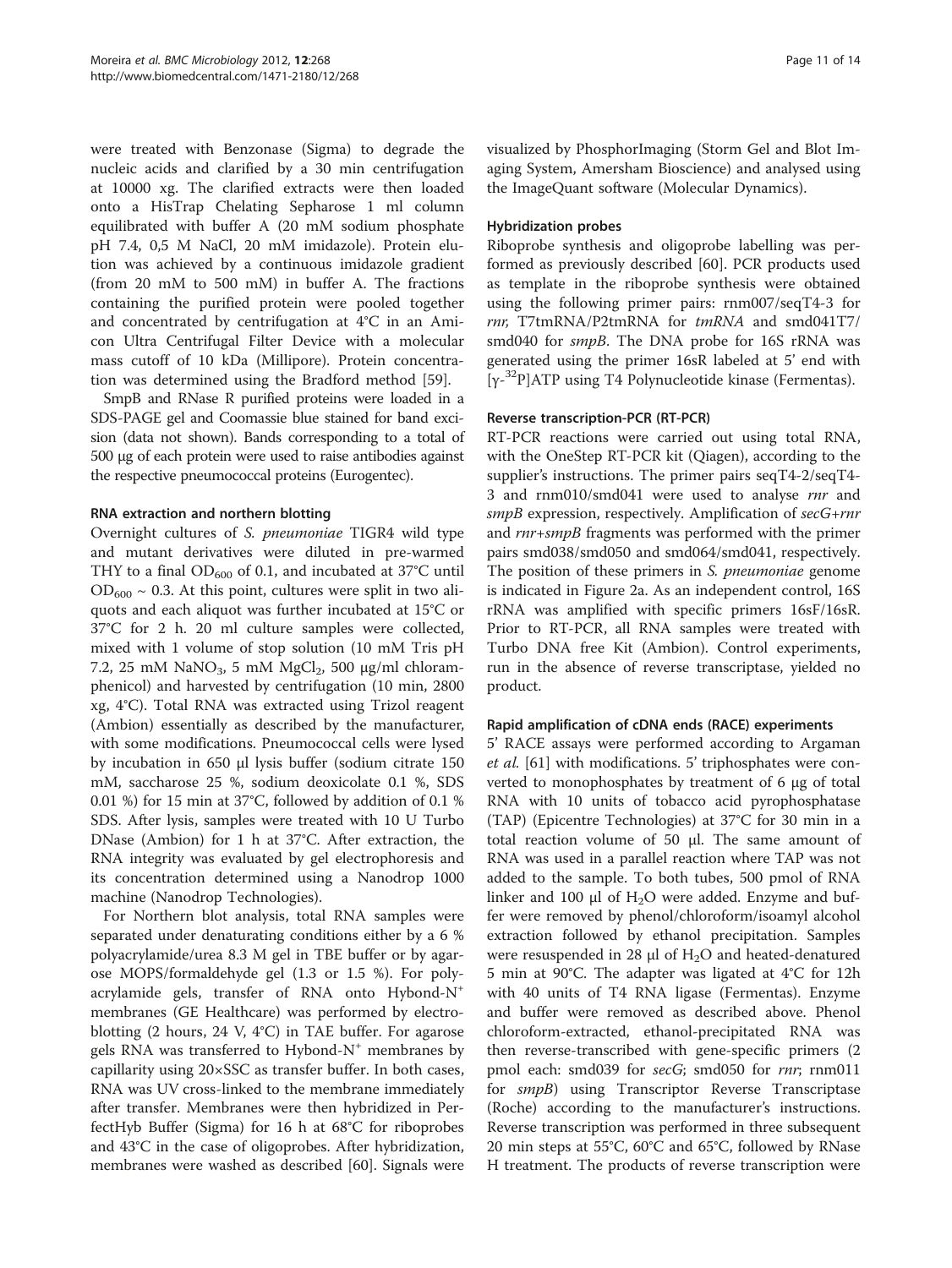<span id="page-11-0"></span>amplified using 2 μl aliquot of the RT reaction, 25 pmol of each gene specific primer (smd039 for secG; smd051 for rnr; smd041 for smpB) and adapter-specific primer (asp001), 250 μM of each dNTP, 1,25 unit of DreamTaq (Fermentas) and 1x DreamTaq buffer. Cycling conditions were as follows: 95°C/10 min; 35 cycles of 95°C/40 s, 58°C/40 s, 72°C/40 s; 72°C/7 min. Products were separated on 1.5% agarose gels, and bands of interest were excised, gel-eluted (Nucleospin extract: Macherey-Nagel) and cloned into pGEM-T Easy vector (Promega). Bacterial colonies obtained after transformation were screened for the presence of inserts of appropriate size by colony PCR. The plasmids with inserts of interest were purified (ZR plasmid miniprep–classic: Zymo Research) and sequenced.

#### Primer extension analysis

Total RNA was extracted as described above. Primers rnm016, rnm014 and rnm002, respectively complementary to the 5'-end of rnr, secG and smpB, were 5'-endlabeled with [γ-<sup>32</sup>P]ATP using T4 polynucleotide kinase (Fermentas). Unincorporated nucleotides were removed using a MicroSpinTM G-25 Column (GE Healthcare). 2 pmol of the labeled primer were annealed to 5 μg of RNA, and cDNA was synthesized using 10U of Transcriptor Reverse Transcriptase (Roche). In parallel, an M13 sequencing reaction was performed with Sequenase Version 2.0 sequencing kit (USB) using a sequence specific primer, according to the supplier instructions. The primer extension products were run together with the M13 sequencing reaction on a 5 % polyacrylamide / urea 8 M sequencing gel. The gel was exposed, and signals were visualized in a PhosphorImager (Storm Gel and Blot Imaging System, Amersham Bioscience). The size of the extended products was determined by comparison with the M13 generated ladder enabling the 5'-end mapping of the respective transcripts.

#### Total protein extraction and western blotting

Cell cultures used to prepare protein extracts were grown in the same conditions as described above for RNA extraction. 20 ml culture samples were collected, mixed with 1 volume of stop solution [10 mM Tris (pH 7.2), 25 mM  $\text{NaN}_3$ , 5 mM  $\text{MgCl}_2$ , 500  $\mu$ g/ml chloramphenicol] and harvested by centrifugation (10 min, 2800 xg, 4°C). The cell pellet was resuspended in 100 μl TE buffer supplemented with 1 mM PMSF, 0.15 % sodium deoxicolate and 0.01 % SDS. After 15 min incubation at 37°C, SDS was added to a final concentration of 1 %. Protein concentration was determined using a Nanodrop 1000 machine (NanoDrop Technologies). 20 μg of total protein were separated in a 7 % (for RNase R detection) or 10 % (for SmpB detection) tricine-SDS-PAGE gel, following the modifications described by [[62\]](#page-13-0). After electrophoresis, proteins were transferred to a nitrocellulose membrane (Hybond ECL, GE Healthcare) by electroblotting using the Trans-Blot SD semidry electrophoretic system (Bio-Rad). Membranes were then probed with a 1:1000 or 1:500 dilution of anti-SmpB or anti-RNase R antibodies, respectively. ECL anti-rabbit IgG peroxidase conjugated (Sigma) was used as the secondary antibody in a 1:10000 dilution. Immunodetection was conducted via a chemiluminescence reaction using Western Lightning Plus-ECL Reagents (PerkinElmer).

#### Promoter prediction

In silico predictions of putative promoters were performed using the BPROM SoftBerry software [\(http://](http://linux1.softberry.com/berry.phtml?topic=bprom&group=programs&subgroup=gfindb) [linux1.softberry.com/berry.phtml?topic=bprom&group=](http://linux1.softberry.com/berry.phtml?topic=bprom&group=programs&subgroup=gfindb) [programs&subgroup=gfindb\)](http://linux1.softberry.com/berry.phtml?topic=bprom&group=programs&subgroup=gfindb) and Neural Network Promoter Prediction ([http://www.fruitfly.org/seq\\_tools/](http://www.fruitfly.org/seq_tools/promoter.html) [promoter.html\)](http://www.fruitfly.org/seq_tools/promoter.html) [[63\]](#page-13-0) bioinformatics tools.

# Additional files

[Additional file 1: Figure S1.](http://www.biomedcentral.com/content/supplementary/1471-2180-12-268-S1.tiff) Genomic organization of the rnr region in . pneumoniae

[Additional file 2: Table S1.](http://www.biomedcentral.com/content/supplementary/1471-2180-12-268-S2.docx) List of oligonucleotides used in this work.

#### Competing interests

The authors declare that they have not competing interests.

#### Authors' contributions

RNM and SD performed most of the experimental work and drafted the manuscript. SCV did most of the Northern blot analysis and MA made contributions in the construction of mutant strains. CMA supervised the work performed. All authors read and approved the final manuscript.

#### Acknowledgments

We thank Andreia Aires for technical assistance. R. Moreira (Doctoral fellow), S. Domingues (Postdoctoral fellow) and S. Viegas (Postdoctoral fellow) received fellowships from FCT-Fundação para a Ciência e Tecnologia, Portugal. This work was supported by several grants from FCT, including grant PEst-OE/EQB/LA0004/2011 and the work at Instituto de Salud Carlos III was supported by Fondo de Investigación Sanitaria (FIS) (PI08/0442 and PI11/00656), CIBER Enfermedades Respiratorias (initiative of the Instituto de Salud Carlos III) in Spain, and by the Bilateral Collaboration program between Conselho Reitores Universidades Portuguesas (CRUP) from Portugal and Ministerio de Ciencia e Innovación (MICINN) (HP2008-0041) Acciones Integradas of Spain.

#### Author details

<sup>1</sup>Instituto de Tecnologia Química e Biológica, Universidade Nova de Lisboa Av. da República, Oeiras 2780-157, Portugal. <sup>2</sup>Unidad de Patología Molecular del Neumococo, Centro Nacional de Microbiología, and CIBER Enfermedades Respiratorias, Instituto de Salud Carlos III. Majadahonda, Madrid 28220, Spain.

#### Received: 19 July 2012 Accepted: 31 October 2012 Published: 20 November 2012

#### References

- 1. Silva IJ, Saramago M, Dressaire C, Domingues S, Viegas SC, Arraiano CM: Importance and key events of prokaryotic RNA decay: the ultimate fate of an RNA molecule. Wiley Interdiscip Rev RNA 2011, 2(6):818–836.
- 2. Arraiano CM, Andrade JM, Domingues S, Guinote IB, Malecki M, Matos RG, Moreira RN, Pobre V, Reis FP, Saramago M, et al: The critical role of RNA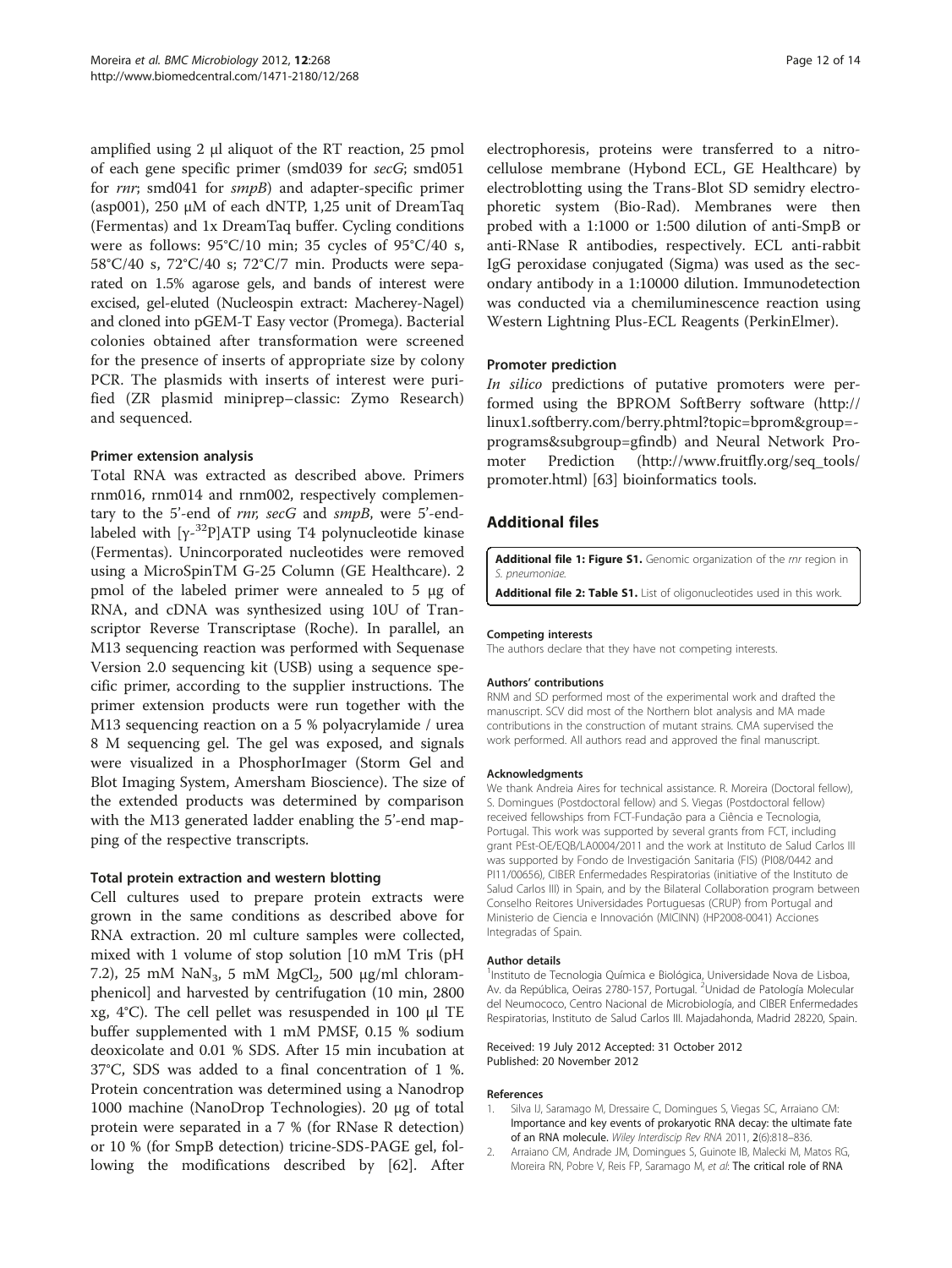<span id="page-12-0"></span>processing and degradation in the control of gene expression. FEMS Microbiol Rev 2010, 34(5):883–923.

- 3. Arraiano CM, Maquat LE: Post-transcriptional control of gene expression: effectors of mRNA decay. Mol Microbiol 2003, 49:267–276.
- 4. Cheng ZF, Deutscher MP: Purification and characterization of the Escherichia coli exoribonuclease RNase R. Comparison with RNase II. J Biol Chem 2002, 277(24):21624–21629.
- 5. Grossman D, van Hoof A: RNase II structure completes group portrait of 3' exoribonucleases. Nat Struct Mol Biol 2006, 13(9):760–761.
- 6. Zuo Y, Deutscher MP: Exoribonuclease superfamilies: structural analysis and phylogenetic distribution. Nucleic Acids Res 2001, 29(5):1017–1026.
- 7. Matos RG, Pobre V, Reis FP, Malecki M, Andrade JM, Arraiano CM: Structure and degradation mechanisms of 3' to 5' exoribonucleases. In Ribonucleases, Nucleic Acids and Molecular Biology, Volume 26. Edited by Nicholson AW. Berlin: Springer; 2011:193–222.
- 8. Condon C, Putzer H: The phylogenetic distribution of bacterial ribonucleases. Nucl Acid Res 2002, 30(24):5339–5346.
- 9. Fonseca P, Moreno R, Rojo F: Genomic analysis of the role of RNase R in the turnover of Pseudomonas putida mRNAs. J Bacteriol 2008, 190 (18):6258–6263.
- 10. Lalonde MS, Zuo Y, Zhang J, Gong X, Wu S, Malhotra A, Li Z: Exoribonuclease R in Mycoplasma genitalium can carry out both RNA processing and degradative functions and is sensitive to RNA ribose methylation. RNA 2007, 13(11):1957–1968.
- 11. Andrade JM, Cairrao F, Arraiano CM: RNase R affects gene expression in stationary phase: regulation of ompA. Mol Microbiol 2006, 60(1):219-228.
- 12. Cairrão F, Cruz A, Mori H, Arraiano CM: Cold shock induction of RNase R and its role in the maturation of the quality control mediator SsrA/ tmRNA. Mol Microbiol 2003, 50:1349–1360.
- 13. Cheng ZF, Deutscher MP: Quality control of ribosomal RNA mediated by polynucleotide phosphorylase and RNase R. Proc Natl Acad Sci U S A 2003, 100(11):6388–6393.
- 14. Oussenko IA, Abe T, Ujiie H, Muto A, Bechhofer DH: Participation of 3'-to-5' exoribonucleases in the turnover of Bacillus subtilis mRNA. J Bacteriol 2005, 187(8):2758–2767.
- 15. Andrade JM, Hajnsdorf E, Regnier P, Arraiano CM: The poly(A)-dependent degradation pathway of rpsO mRNA is primarily mediated by RNase R. RNA 2009, 15(2):316–326.
- 16. Cheng ZF, Deutscher MP: An important role for RNase R in mRNA decay. Mol Cell 2005, 17(2):313–318.
- 17. Chen C, Deutscher MP: Elevation of RNase R in response to multiple stress conditions. J Biol Chem 2005, 280(41):34393–34396.
- 18. Erova TE, Kosykh VG, Fadl AA, Sha J, Horneman AJ, Chopra AK: Cold shock exoribonuclease R (VacB) is involved in Aeromonas hydrophila pathogenesis. J Bacteriol 2008, 190(10):3467–3474.
- 19. Cheng ZF, Zuo Y, Li Z, Rudd KE, Deutscher MP: The vacB gene required for virulence in Shigella flexneri and Escherichia coli encodes the exoribonuclease RNase R. J Biol Chem 1998, 273(23):14077–14080.
- 20. Tobe T, Sasakawa C, Okada N, Honma Y, Yoshikawa M: vacB, a novel chromosomal gene required for expression of virulence genes on the large plasmid of Shigella flexneri. J Bacteriol 1992, 174(20):6359–6367.
- 21. Tsao MY, Lin TL, Hsieh PF, Wang JT: The 3'-to-5' exoribonuclease (encoded by HP1248) of Helicobacter pylori regulates motility and apoptosisinducing genes. J Bacteriol 2009, 191(8):2691–2702.
- 22. Campos-Guillen J, Arvizu-Gomez JL, Jones GH, Olmedo-Alvarez G: Characterization of tRNA(Cys) processing in a conditional Bacillus subtilis CCase mutant reveals the participation of RNase R in its quality control. Microbiology 2010, 156(Pt 7):2102–2111.
- 23. Hong SJ, Tran QA, Keiler KC: Cell cycle-regulated degradation of tmRNA is controlled by RNase R and SmpB. Mol Microbiol 2005, 57(2):565–575.
- 24. Purusharth RI, Madhuri B, Ray MK: Exoribonuclease R in Pseudomonas syringae is essential for growth at low temperature and plays a novel role in the 3' end processing of 16 and 5 S ribosomal RNA. J Biol Chem 2007, 282(22):16267–16277.
- 25. Richards J, Sundermeier T, Svetlanov A, Karzai AW: Quality control of bacterial mRNA decoding and decay. Biochim Biophys Acta 2008, 1779(9):574–582.
- 26. Keiler KC: Biology of trans-translation. Annu Rev Microbiol 2008, 62:133-151.
- 27. Richards J, Mehta P, Karzai AW: RNase R degrades non-stop mRNAs selectively in an SmpB-tmRNA-dependent manner. Mol Microbiol 2006, 62 (6):1700–1712.
- 28. Liang W, Deutscher MP: A novel mechanism for ribonuclease regulation: transfer-messenger RNA (tmRNA) and its associated protein SmpB regulate the stability of RNase R. J Biol Chem 2010, 285(38):29054–29058.
- 29. Liang W, Malhotra A, Deutscher MP: Acetylation regulates the stability of a bacterial protein: growth stage-dependent modification of RNase R. Mol Cell 2011, 44(1):160–166.
- 30. Andrade JM, Pobre V, Silva IJ, Domingues S, Arraiano CM: The role of 3'-5' exoribonucleases in RNA degradation. Prog Mol Biol Transl Sci 2009, 85:187–229.
- 31. Acebo P, Martin-Galiano AJ, Navarro S, Zaballos A, Amblar M: Identification of 88 regulatory small RNAs in the TIGR4 strain of the human pathogen Streptococcus pneumoniae. RNA 2012, 18(3):530-546.
- 32. Wagner EG, Vogel J: Approaches to Identify Novel Non-messenger RNAs in Bacteria and to Investigate their Biological Functions: Functional Analysis of Identified Non-mRNAs. In Handbook of RNA Biochemistry. Edited by Hartmann RK, Bindereif A, Schõn A, Westhof E. Weinheim: WILEY-VCH Verlag GmbH & Co. KGaA; 2005:614–642.
- 33. Charpentier X, Faucher SP, Kalachikov S, Shuman HA: Loss of RNase R induces competence development in Legionella pneumophila. J Bacteriol 2008, 190(24):8126–8136.
- 34. Reva ON, Weinel C, Weinel M, Bohm K, Stjepandic D, Hoheisel JD, Tummler B: Functional genomics of stress response in Pseudomonas putida KT2440. J Bacteriol 2006. 188(11):4079-4092.
- 35. Barends S, Kraal B, van Wezel GP: The tmRNA-tagging mechanism and the control of gene expression: a review. Wiley Interdiscip Rev RNA 2011, 2 (2):233–246.
- 36. Svetlanov A, Puri N, Mena P, Koller A, Karzai AW: Francisella tularensis tmRNA system mutants are vulnerable to stress, avirulent in mice, and provide effective immune protection. Mol Microbiol 2012, 85(1):122–141.
- 37. Cairrão F, Chora A, Zilhão R, Carpousis J, Arraiano CM: RNase II levels change according to the growth conditions: characterization of gmr, a new Escherichia coli gene involved in the modulation of RNase II. Mol Microbiol 2001, 276:19172–19181.
- 38. Ge Z, Mehta P, Richards J, Karzai AW: Non-stop mRNA decay initiates at the ribosome. Mol Microbiol 2010, 78(5):1159–1170.
- 39. Karzai AW, Sauer RT: Protein factors associated with the SsrA.SmpB tagging and ribosome rescue complex. Proc Natl Acad Sci U S A 2001, 98 (6):3040–3044.
- 40. Overbeek R, Larsen N, Pusch GD, D'Souza M, Selkov E Jr, Kyrpides N, Fonstein M, Maltsev N, Selkov E: WIT: integrated system for highthroughput genome sequence analysis and metabolic reconstruction. Nucleic Acids Res 2000, 28(1):123–125.
- 41. Driessen AJ, Nouwen N: Protein translocation across the bacterial cytoplasmic membrane. Annu Rev Biochem 2008, 77:643–667.
- 42. Papanikou E, Karamanou S, Economou A: Bacterial protein secretion through the translocase nanomachine. Nat Rev Microbiol 2007, 5(11):839–851.
- 43. du Plessis DJ, Nouwen N, Driessen AJ: The Sec translocase. Biochim Biophys Acta 2011, 1808(3):851–865.
- 44. Hayes CS, Keiler KC: Beyond ribosome rescue: tmRNA and co-translational processes. FEBS Lett 2010, 584(2):413–419.
- 45. Ruhe ZC, Hayes CS: The N-terminus of GalE induces tmRNA activity in Escherichia coli. PLoS One 2010, 5(12):e15207.
- 46. Keiler KC: Physiology of tmRNA: what gets tagged and why? Curr Opin Microbiol 2007, 10(2):169–175.
- 47. van Stelten J, Silva F, Belin D, Silhavy TJ: Effects of antibiotics and a protooncogene homolog on destruction of protein translocator SecY. Science 2009, 325(5941):753–756.
- 48. Campo N, Tjalsma H, Buist G, Stepniak D, Meijer M, Veenhuis M, Westermann M, Muller JP, Bron S, Kok J, et al: Subcellular sites for bacterial protein export. Mol Microbiol 2004, 53(6):1583–1599.
- 49. Russell JH, Keiler KC: Subcellular localization of a bacterial regulatory RNA. Proc Natl Acad Sci U S A 2009, 106(38):16405–16409.
- 50. Shiomi D, Yoshimoto M, Homma M, Kawagishi I: Helical distribution of the bacterial chemoreceptor via colocalization with the Sec protein translocation machinery. Mol Microbiol 2006, 60(4):894–906.
- 51. Tettelin H, Nelson KE, Paulsen IT, Eisen JA, Read TD, Peterson S, Heidelberg J, DeBoy RT, Haft DH, Dodson RJ, et al: Complete genome sequence of a virulent isolate of Streptococcus pneumoniae. Science 2001, 293(5529):498–506.